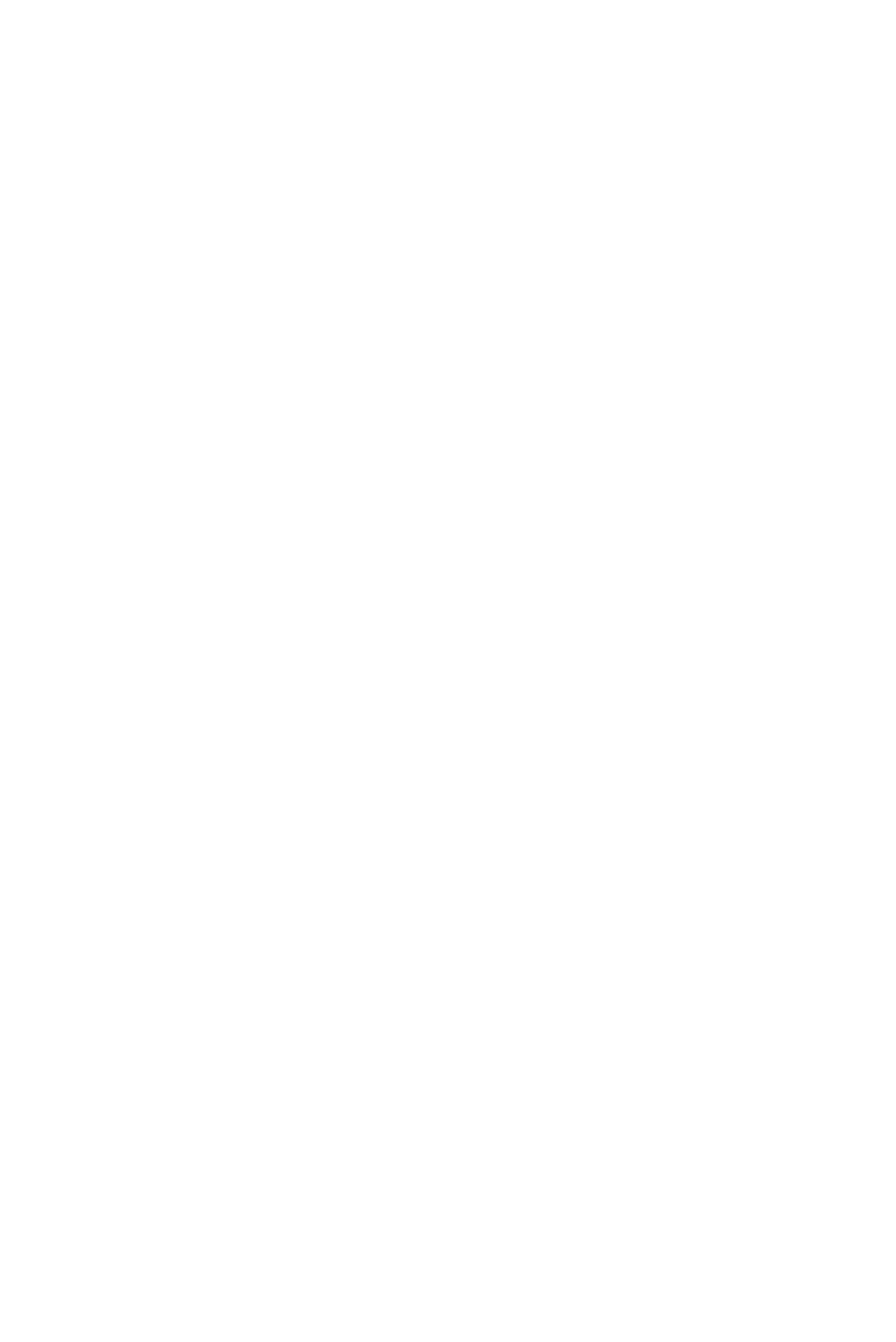Mr. File read, in its entirety, a Resolution regarding the Beckley Police and Beckley Fire Department pensions and how the benefits are being calculated. The Mayor asked Councilman Price if he has any further comments. Councilman Price thanked Mr. File for his work on the Resolution and stated that this Resolution will be passed throughout the state as other municipalities are seeking relief from the Pension Oversight Board, possibly through legal action. Councilman Price thanked Council for their support. A motion was made by Councilwoman Hunter seconded by Councilman Sopher and unanimously approved by Council. This Resolution is hereby incorporated into these minutes.